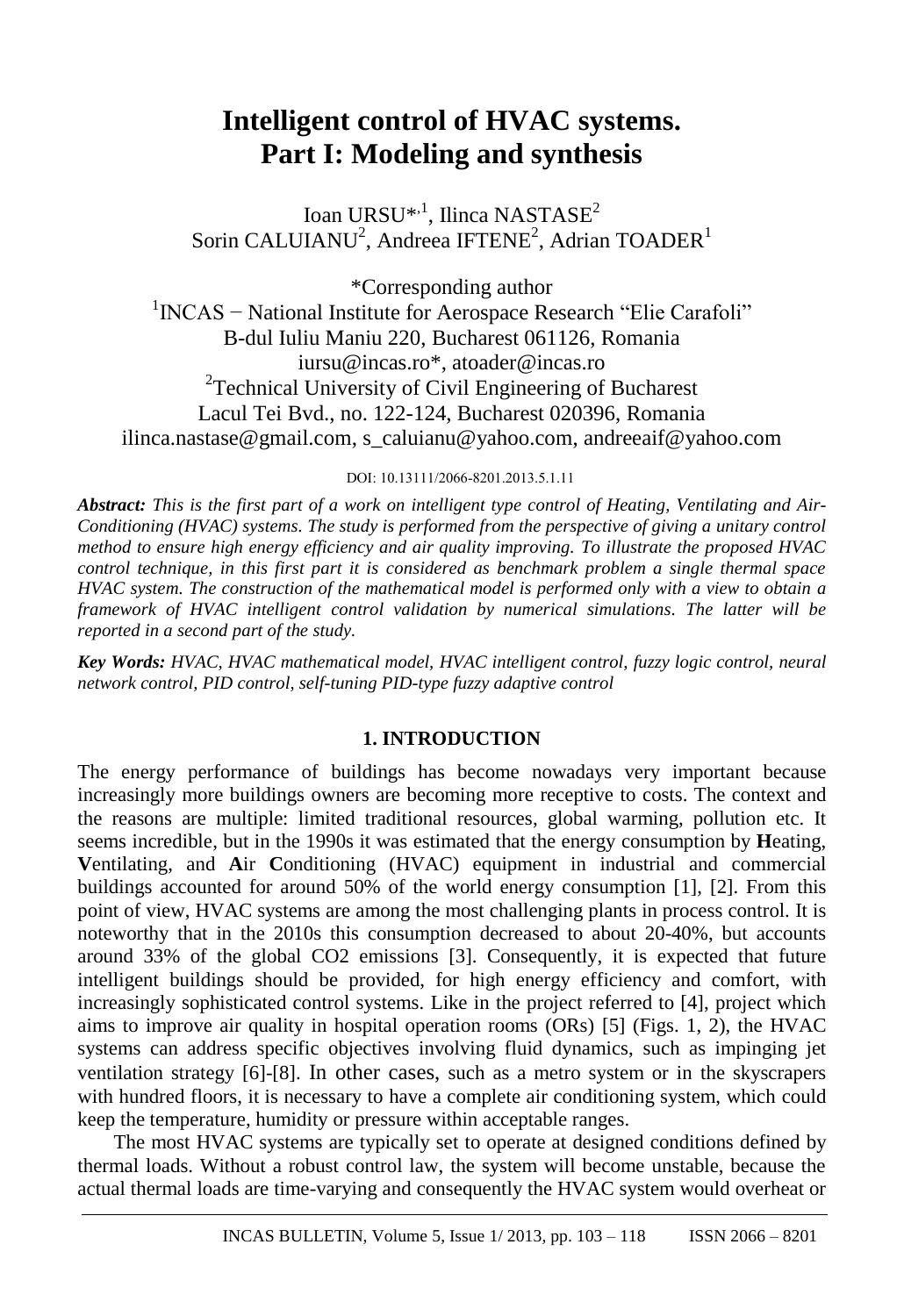overcool spaces. Depending on application, the HVAC systems are designed and built as either *self-contained unit packages* or as *central systems*. The self-contained HVAC unit converts a primary energy (electricity or gas) by providing heating or cooling towards the conditioned space. Such systems are *air conditioning units* for rooms, *air-to-air heat pumps*, *rooftop HVAC systems*. With central systems, the primary conversion from fuel of electricity into a form of thermal energy occurs in a central location, and then this energy will be distributed to a particular building (school, office, industrial building, house etc.). Thus, the central systems combine central supply and end use zone systems. A first example is the central hot and/or chilled water distributed to multiple fan systems. The fan systems use water-to-air heat exchangers called coils to provide hot and/or cold air for the controlled spaces. End-use subsystems can be fan systems or terminal units. Another example concerns a central chiller and boiler for the conversion of primary energy, as well as a central fan system to delivery hot and/or cold air. Fig. 3 shows the thermodinamic cooling cycle in an air-conditioning system.



Fig. 1 – a) Air diffuser for OR with the suggestion of introducing perforated panels with innovative orifice geometry; b) software interface connecting two hardware parts – thermal manikin PeTerMan and experimental model of OR (test cell)



Fig. 2 – Airflow configurations for critical areas in hospital [5]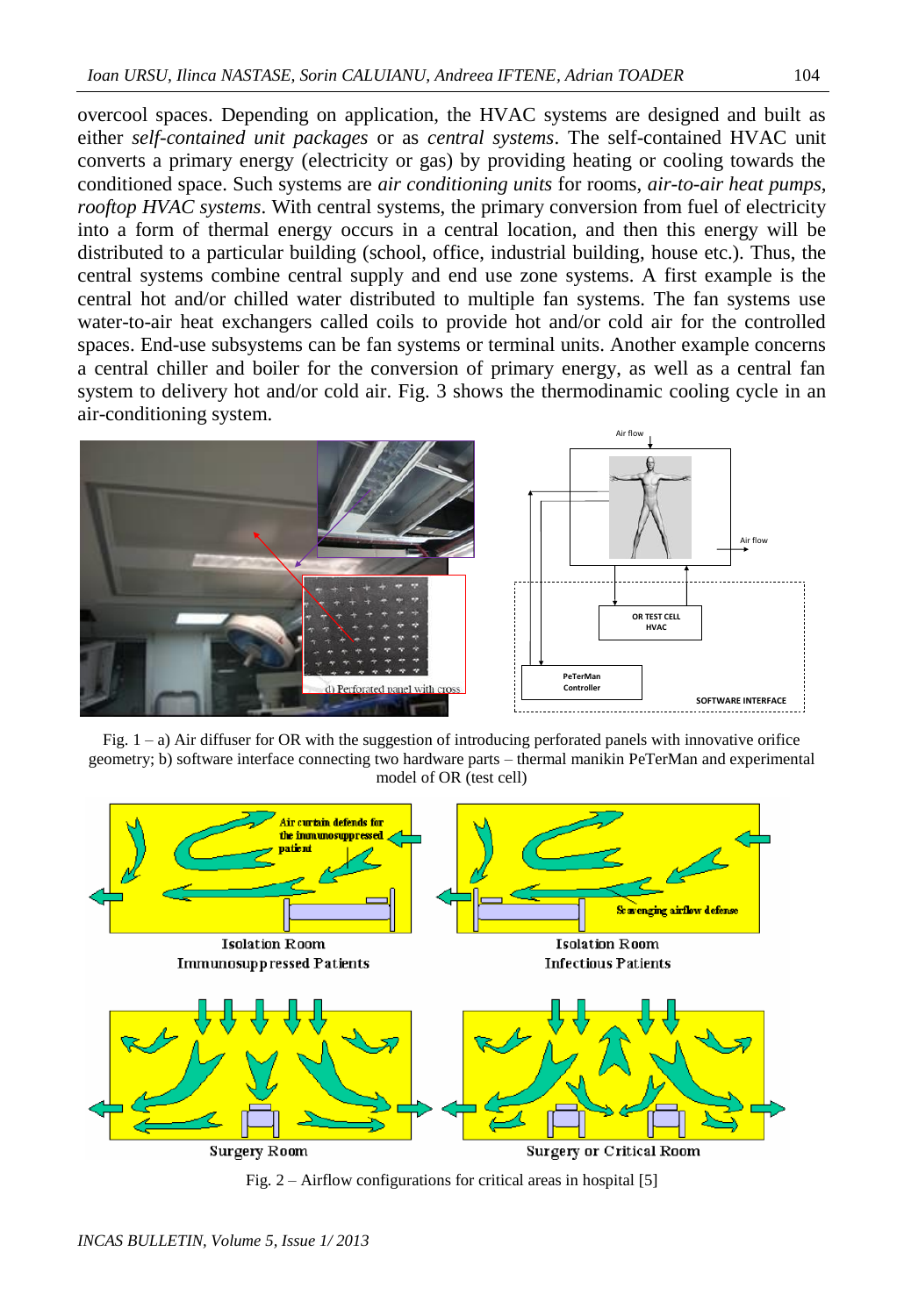In this paper we are above all interested in *HVAC control synthesis*. Generally speaking, each HVAC system has its own control strategy. In this paper we propose a strategy that we consider most appropriate, given the history of the field and our own experience. A considerable amount of literature has been published on HVAC control synthesis. The development of these technological systems − whose importance has significantly grown since the oil crisis of the 1970's − closely follows the history of automatic control over the last six decades. An excellent survey on HVAC control systems can be found in [10]. Very simplified, the HVAC control methodes can be classified into conventional/classical techniques, also called *hard control methods* [10] (Proportional-Integral-Derivative-PID control, Linear Quadratic Regulator-LQR, adaptive control, Lyapunov-based nonlinear control etc.) and nonconventional artificial intelligence based techniques, also called *soft control methods* [10] (fuzzy logic control, neural network control, agent-based intelligent control systems etc.). It should be noted that overlapping of these categories is inevitable.



Fig. 3 – The schematic view of chilled water air-conditioning system with water-cooled condenser [9]

The conventional methods have their background in automatic control theory. Basically, any classical control law synthesis starts from a mathematical model of the system, usually called *state model*. In the *online* control process, the inputs and the feedbacks from the previous system state are used by the control algorithm to optimize the control of the system in the next time step. But the classical control laws have been synthesized/designed based on mathematical models, and their weakness lies right here: due to inherent modeling limits, burdened with measurement noises and incomplete observations of the state, the control of complex processes becomes a really difficult task. Therefore, the classical control, based on mathematical models, remains vulnerable to inaccurate and noisy inputs or feedbacks, even after a history of over six decades. It seems strange that over 95% of the control algorithms belong to prehistoric PID control [11]. It should be said however that this surprising outcome can be also made in connection with the well known schism, invoked more than once [12], between theoreticians and practitioners in the field.

# **2. A PHYSICAL MODEL OF HVAC SYSTEM**

To illustrate our HVAC control technique, let us consider the single-zone/space HVAC physical model described in [2], often used as benchmark problem in the field (78 citations on Google currently; e.g., [13], [14]). Fig. 4 refers to the system operating on the cooling mode (air-conditioning). In all its details, the system components include thermal space, heating/cooling coil, humidifier/dehumidifier, mixing box, air filter, supply and return fans, filters, dampers, and ductwork.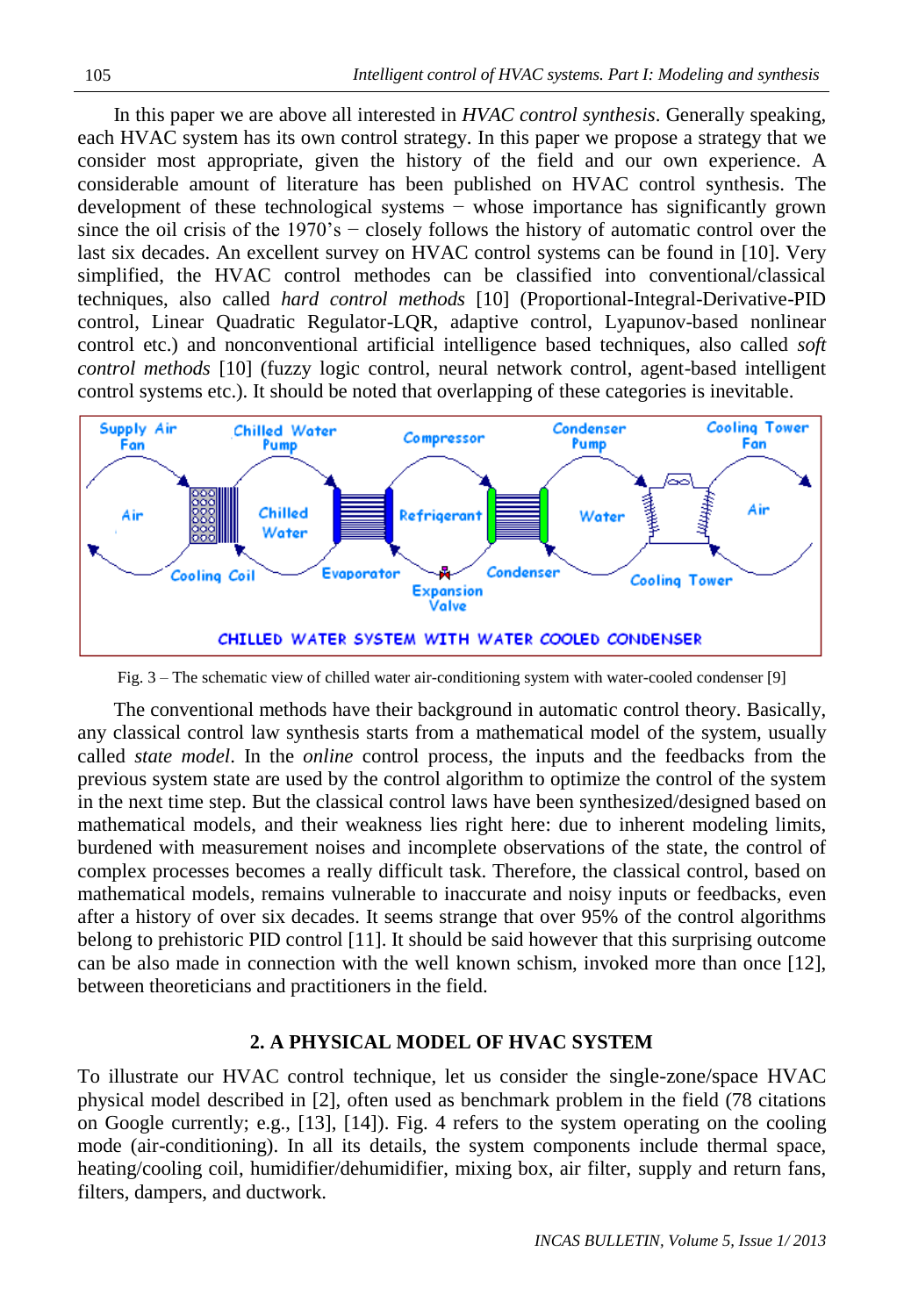Operations performed in the system will be reflected in mathematical modeling (section 3). In this system, fresh air enters and mixes with 75% of the return air (position 5) at the flow mixer (position 1), and remaining air is exhausted. The purposes of comfort anf hygiene are considered in this system-to-fresh-air volumetric flow-rate ratio. Then, mixed air passes through the heat exchanger components and finally by supply fan enters the thermal space as supply air (position 2), to offset (compensate) the sensible (actual heat) and latent (humidity) heat thermal loads acting upon the system; specifically, by changing of thermal load, the system controller simultaneously varies volumetric flow rate of air and water, so that the desired setpoints in temperature and relative humidity are maintained. Finally, the air in the thermal space is drawn through a fan (position 4), 75% of this air gets recirculated and the rest is exhausted from the system.

Some remarks from *Wikipedia* are given below for a quick understanding of the concepts. An *air conditioner* is designed to change the air temperature and humidity within an area (used for cooling and sometimes heating, depending on the air properties at a given time). The cooling is typically done using a simple [refrigeration cycle,](http://en.wikipedia.org/wiki/Refrigeration_cycle) but sometimes *[evaporation](http://en.wikipedia.org/wiki/Evaporative_cooler)* is used, commonly for comfort cooling in buildings and motor vehicles. In [construction,](http://en.wikipedia.org/wiki/Construction) a complete system of heating, [ventilation](http://en.wikipedia.org/wiki/Ventilation_%28architecture%29) and air conditioning is referred to as ["HVAC"](http://en.wikipedia.org/wiki/HVAC).

*Ventilating* is the process of "changing" or replacing air in any space to provide high indoor *[air quality](http://en.wikipedia.org/wiki/Indoor_air_quality)* (i.e. to control temperature, replenish oxygen, or remove moisture, odors, smoke, heat, dust, airborne bacteria, and carbon dioxide). Ventilation is used to remove unpleasant smells and excessive moisture, introduce outside air, to keep interior building air circulating, and to prevent stagnation of the interior air.

A *fan* is a [machine](http://en.wikipedia.org/wiki/Machine) used to create flow within a [fluid,](http://en.wikipedia.org/wiki/Fluid) typically a [gas](http://en.wikipedia.org/wiki/Gas) such as [air.](http://en.wikipedia.org/wiki/Air) Fans produce air flows with high volume and low pressure (however higher than ambient pressure), as opposed to *[compressors](http://en.wikipedia.org/wiki/Gas_compressor)* which produce high pressures at a comparatively low volume.



Fig.  $4 - HVAC$  system operating on the cooling mode, as air-conditioning system – schematic view [2]

## **3. MATHEMATICAL MODEL**

In this Section, the construction of the mathematical model is performed with only a view to obtain a framework of HVAC fuzzy logic controller validation by numerical simulations. The controller design will be described in the next Section. The constitutive assumptions of the mathematical model are the following [2]: 1) ideal gas behavior; 2) perfect mixing; 3) constant pressure process; 4) negligible wall and thermal storage 5) negligible thermal losses between components; 6) negligible infiltration and exfiltration effects; and 7) negligible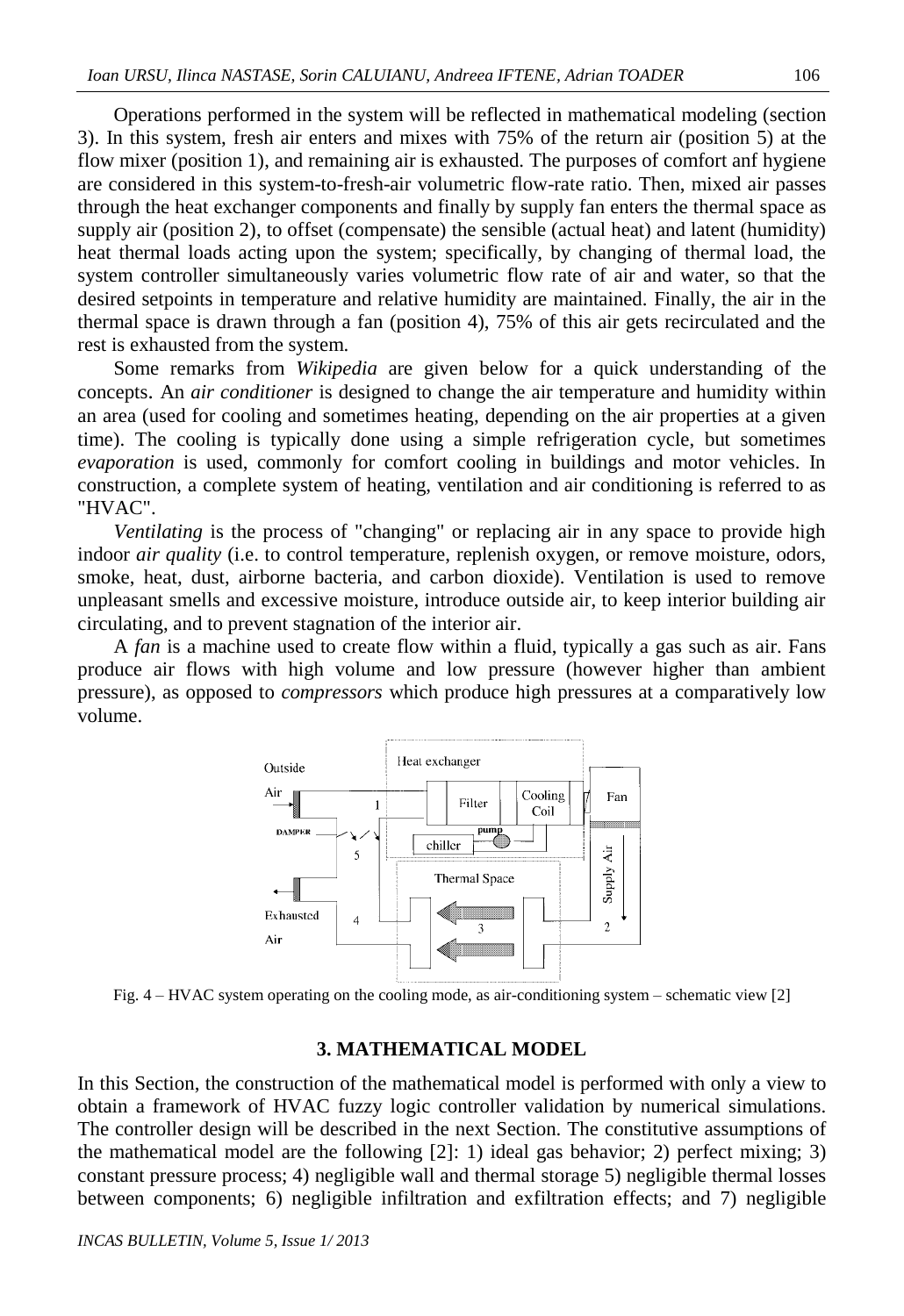transient effects in the flow splitter and mixer. We introduce the following notations for system's parameters, constants and variables:  $\rho$  – air mass density [kg/m<sup>3</sup>];  $h_w$  – enthalpy of liquid water [J/kg];  $\Delta h_w$  – variation of enthalpy of water vapor [J/kg];  $h_{wv}$  – enthalpy of water vapor [J/kg];  $W_0$  – humidity ratio of outdoor air;  $W_2$  – humidity ratio of supply air; *W*<sub>3</sub>(*t*) – humidity ratio of thermal space;  $V_{he}$  – volume of heat exchanger [m<sup>3</sup>];  $c_p$  – specific heat of air [J/(kg<sup>o</sup>C)];  $T_o(t)$  – temperature of outdoor air [<sup>o</sup>C];  $T_2(t)$  – temperature of supply air  $[^{\circ}C]$ ;  $T_3(t)$  – temperature of thermal space  $[^{\circ}C]$ ;  $V_3$  – volume of thermal space [m<sup>3</sup>];  $M$  – humidity (moisture) load [kg/s];  $Q$  – sensible heat load [W];  $q_a$  – volumetric flow rate of air  $[m^3/s]$ ;  $q_w$  – flow rate of chilled/heated water  $[m^3/s]$ . We so specify that the air with temperature  $T_o(t)$  and flow rate  $q_a(t)$  passes through the heat exchanger where an amount of heat is exchanged with the air. Since we have the assumption of perfect mixing, the air temperature within and exiting the heat exchanger is  $T_2(t)$ , which represents the supply air temperature. Obviously, the air and the heat exchanger capacitance must be taken into account, hence the resulting temperature has a *transient response*. After being cooling or heating in the heat exchanger, the air at temperature  $T_2(t)$  passes into the thermal space with the help of fan and the air temperature in the thermal space is  $T_3(t)$ . Consistenly with the made assumptions, the effect of variations in instantaneous airspeed pressure zones is neglected. There is no air leakage except exhaust valve areas.

The air flow in thermal space is homogeneous. The heat load *Q* in the thermal space and the heat input  $Q_{he}$  in the heat exchanger (positive for heating and negative for cooling) are considered. Thermal losses between components are neglected and, thus, temperatures in the locations 4 and 5 (Fig. 3) are equal to the temperature of the air exiting the thermal space. Given that the infiltration and exfiltration effects are neglected, the flow rates at locations 2- 3 are equal to  $q_a(t)$ .

The mathematical modeling is based on the energy conservation principle. For simplicity, we neglect a moment the effects of humidity. Consider the basic relationship

$$
Q\Delta t = mc_p \Delta T \tag{1}
$$

relating the amount of heat  $Q\Delta t$  absorbed by a mass m having specific heat  $c_p$  to achieve a temperature change  $\Delta T$  in the time interval  $\Delta t$ . Physically, the temperature variation implies a transient regime and so, given the air mixture assumed in Section 3, the dynamics of temperatures in the two key locations 2-3 are configured like this:

$$
\rho V_{he} c_p \frac{dT_2}{dt} = \rho c_p q_a (0.25T_o + 0.75T_3 - T_2) + Q_{he}
$$
  
\n
$$
\rho V_3 c_p \frac{dT_3}{dt} = \rho q_a c_p (T_2 - T_3) + Q
$$
\n(2)

Next, add a simple dynamic model of air humidity and a completion of thermal loads. Thus, the differential equations describing the dynamic behavior of the HVAC system in Fig. 3 can be written as follows: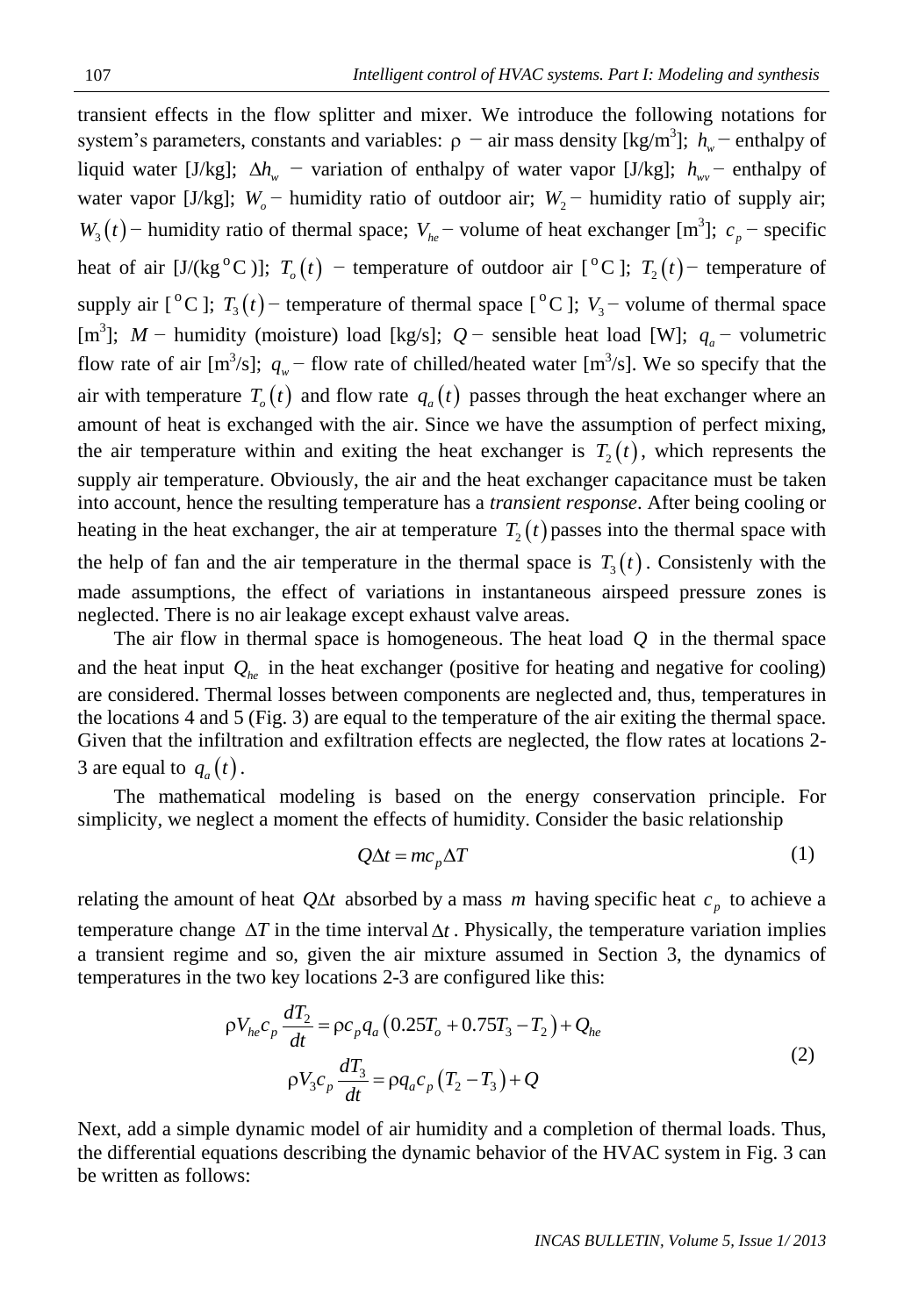Ioan URSU, Ilinca NASTASE, Sorin CALUIANU, Andrea IFTENE, Adrian TOADER

\n
$$
\dot{T}_3 = \frac{q_a}{V_3} \left( T_2 - T_3 \right) - \frac{h_{w} q_a}{c_p V_3} \left( W_2 - W_3 \right) + \frac{1}{\rho c_p V_3} \left( Q - h_{w} M \right)
$$
\n
$$
\dot{W}_3 = \frac{q_a}{V_3} \left( W_2 - W_3 \right) + \frac{M}{\rho V_3}
$$
\n
$$
\dot{T}_2 = \frac{q_a \left( 0.25T_o + 0.75T_3 - T_2 \right)}{V_{he}} - \frac{q_a h_w}{c_p V_{he}} \left( \left( 0.25W_o + 0.75W_3 \right) - W_2 \right) - \frac{\rho \Delta h_w q_w}{\rho c_p V_{he}}
$$
\n(3)

Indeed, in the right side of the first equation of (4), we observe a thermal load term generated by the enthalpy of the water vapors, namely  $-\rho h_{wv} q_a (W_2 - W_3)$ ; then, we have a second thermal load term  $-h_{wv}M$ , in which the moisture mass is directly involved; and, finally, a third thermal load term defined by the sensible heat load *Q* (simply, the *sensible heat* is in connection with the amount of heat required to increase or decrease the temperature of an object or space, without changing its state of aggregation; *latent heat* is the amount needed to change its aggregation state).

All these terms are linearly concatenated based on the principle of superposition of effects. Now, it is easy to see how the other two equations are similarly obtained. As for the signs of the thermal load terms, plus or minus, these signs indicate the influence on state variables  $T_2(t)$ ,  $T_3(t)$ ,  $W_3(t)$ . For instance, the negative term  $-h_{wv}M$  contributes to the decreasing of the temperature  $T_3(t)$ , and so on. It should be added that the actuators dynamics have been neglected.

## **4. THE PROBLEM OF HVAC SYSTEM SYNTHESIS**

There are two objectives of a quality HVAC system: thermal comfort represented herein by the state variables of the thermal space  $T_3(t)$ ,  $W_3(t)$  and energy savings. Most conventional HVAC systems are based on a single rotational speed of the fan/compressor. A system with variable speed control can control the heating/cooling capacity by changing the rotational speed of the fan/compressor for load matching and thermal comfort; therefore it must be complemented with a good control algorithm, to maintain comfort under any thermal loads. In other words, the rotational speed of the fan, which in our case is proportional to the volumetric flow rate of air  $q_a$ , must be conceived as a control variable; similarly must be considered the flow rate of chilled/heated water  $q_w$ . This control strategy characterize the HVAC system as a *variable-air-volume system* (VAV) that results in the lowest energy consumption.



Fig. 5 − Feedback control system: standard block-diagram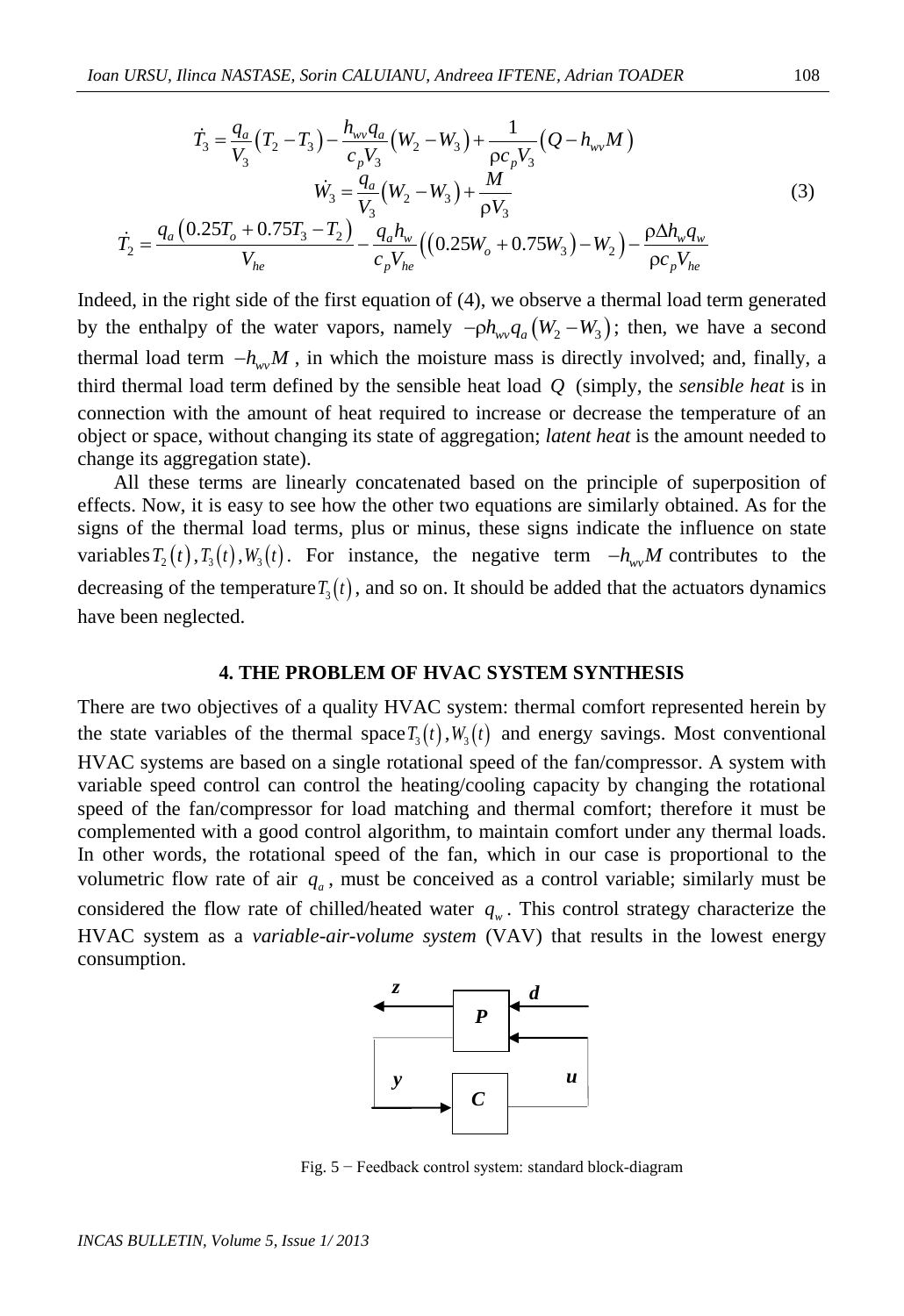In fact, the system (3) is the mathematical model of a feedback control system (Fig. 5). In the figure,  $P$  represents the physical system to be controlled,  $C$  and  $d$  the mathematical models of the controller and the external disturbance at the output of the plant, respectively. *z* represents a regulated/quality output. Further on, usual notations concern the *state vector x* characterizing the plant *P* , *the measurement output vector y* , and the *control vector u* . In our problem the two quantities  $z$  and  $y$  coincide. In this context, we will rewrite the system (3) by introducing the variables in usual state form

$$
x_1 := T_3, x_2 := W_3, x_3 := T_2
$$
  
\n
$$
y_1 := T_3, y_2 := W_3
$$
  
\n
$$
u_1 := q_a, u_2 := q_w
$$
  
\n
$$
d_1 := Q, d_2 := M
$$
\n(4)

This means that the effort to build a controller is based on measuring the two states<br>characterizing thermal space. With simplified notations for parameters and constants<br> $\alpha_1 = \frac{1}{r_1}, \alpha_2 = \frac{h_{yy}}{r_1}, \alpha_3 = \frac{1}{r_2}, \alpha_4$ 

Thus means that the effort to build a controller is based on measuring the two state characterizing thermal space. With simplified notations for parameters and constants

\n
$$
\alpha_1 = \frac{1}{V_3}, \alpha_2 = \frac{h_{wv}}{c_p V_3}, \alpha_3 = \frac{1}{\rho c_p V_3}, \alpha_4 = \frac{1}{\rho V_3}, \beta_1 = \frac{1}{V_{he}}, \beta_2 = \frac{\Delta h_w}{c_p V_{he}}, \beta_3 = \frac{h_w}{c_p V_{he}} \tag{5}
$$

one obtains

obtains  
\n
$$
\dot{x}_1 = \alpha_1 (x_3 - x_1) u_1 - \alpha_2 (W_2 - x_2) u_1 + \alpha_3 (d_1 - h_{wv} d_2)
$$
\n
$$
\dot{x}_2 = \alpha_1 (W_2 - x_2) u_1 + \alpha_4 d_2
$$
\n
$$
\dot{x}_3 = \beta_1 (x_1 - x_3) u_1 + 0.25 \beta_1 (T_o - x_1) u_1 - \beta_3 ((0.25W_o + 0.75x_2) - W_2) u_1 - \beta_2 u_2
$$
\n
$$
y_1 = x_1, y_2 = x_2
$$
\n(6)



Fig. 6 − Basic configuration of a stabilization system

For the sake of compliance, we mention that the feedback systems are characterized by two basic paradigms: the *regulator*, or *stabilization system*, and the *tracking system* [15], [16]. The HVAC system is essentially a regulator: the controller goal is that to maintain the thermal space temperature  $x_1$  and humidity ratio  $x_2$  at a certain set point  $\mathbf{r} = (x_1^e - x_2^e)^T$  $\mathbf{r} = (x_1^e \quad x_2^e)$ , i. e., to counteract the error signals  $\varepsilon = (x_1(t) - x_1^e - x_2(t) - x_2^e)^T$  (Fig. 6) (by  $a^T$  is denoted the transpose to a vector/matrix *a* ). The HVAC control synthesis problem can be defined as follows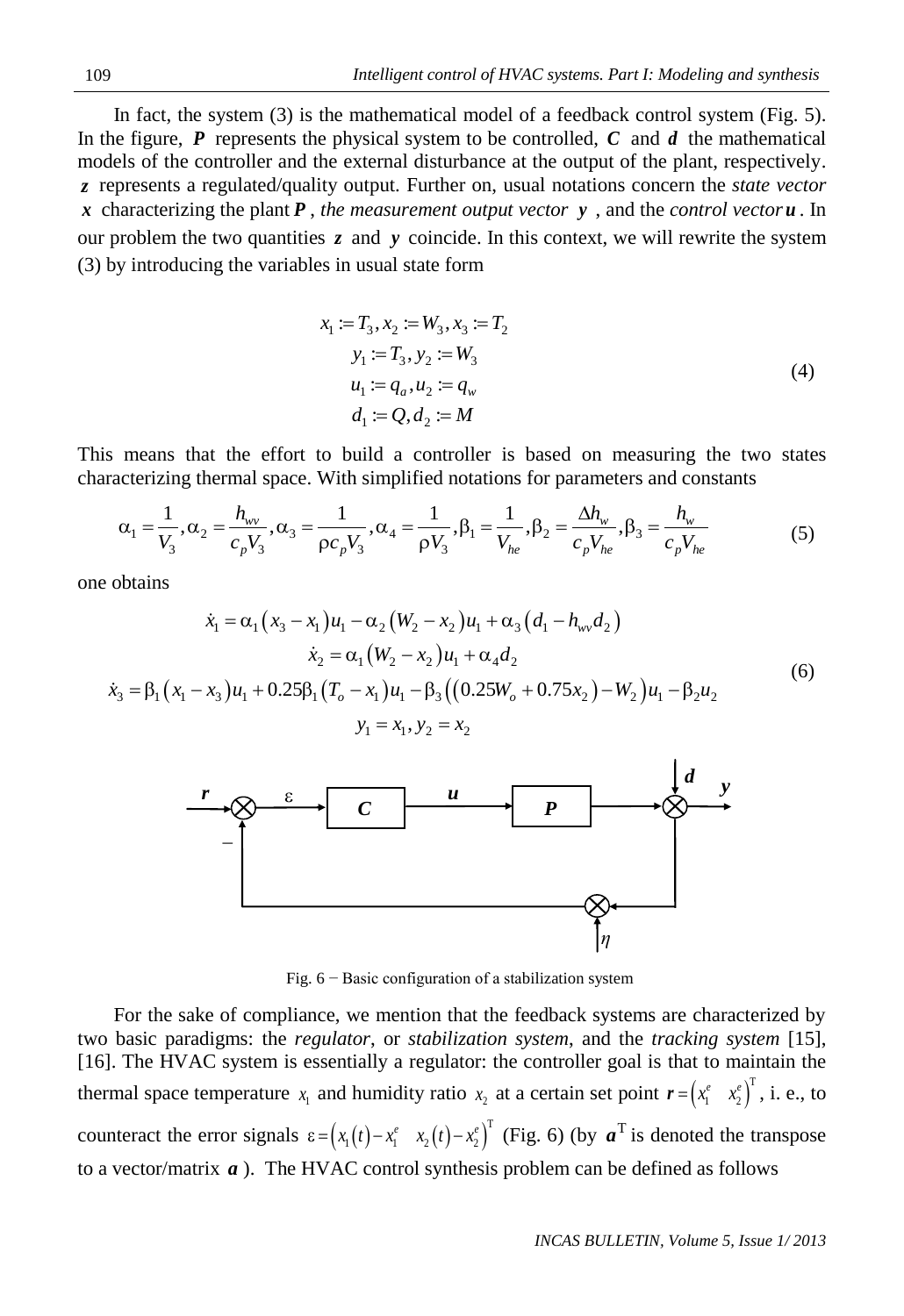*Suppose that variations occur in the ambient temperature*  $T_o$ , the humidity ambient ratio  $W_o$ , *the humidity ratio of supply air*  $W_2$  *and the thermal loads*  $Q$  ,  $M$  *from a certain equilibrium*  $point \; \left(T^e_o, W^e_o, W^e_2, Q^e, M^e\right)$  which is in connection with a certain state equilibrium  $(x_1^e, x_2^e, x_3^e)$ . Provide an output feedback control law  $\boldsymbol{u}(t) := \boldsymbol{u}(y(t))$  that brings the state  $(x_1(t), x_2(t))$  to the equilibrium point  $(x_1^e, x_2^e)$ . More specifically, the regulated (measured, herein) output  $\mathbf{y}(t){=}\big(x_1\big(t\big)$   $\mathbf{x}_2\big(t)\big)^{\text{T}}$  is required to approach the equilibrium point  $\left(x_1^e, x_2^e\right)$ .

It is known in the literature and in the practice of the field that the difficulty of solving the problem is especially amplified in the presence of the thermal load changes (disturbances *d* ) [2] and of inherent measurement noise *η* (Fig. 6). To specify, we write the

system [7] as model in *variations* by introducing the equilibrium point 
$$
(x^e, u^e, d^e)
$$
  
\n
$$
\delta x_1 = x_1 - x_1^e, \delta x_2 = x_2 - x_2^e, \delta x_3 = x_3 - x_3^e
$$
\n
$$
\delta u_1 = u_1 - u_1^e, \delta u_2 = u_2 - u_2^e, \delta d_1 = d_1 - d_1^e, \delta d_2 = d_2 - d_2^e
$$
\n(7)

Substitute (7) in (6) and consider the definition of the *equilibrium point* as that solution of (6) and consider the definition of the *equilibrium polon* trancels the right-sides in the first three equations (6)<br>=  $u_1^e \alpha_1 (x_3^e - x_1^e) - u_1^e \alpha_2 (W_2^e - x_2^e) + \alpha_3 (d_1^e - h_{wv} d_2^e)$ 

the system (6) that cancels the right-sides in the first three equations (6)  
\n
$$
0 = u_1^e \alpha_1 (x_3^e - x_1^e) - u_1^e \alpha_2 (W_2^e - x_2^e) + \alpha_3 (d_1^e - h_{wv} d_2^e)
$$
\n
$$
0 = u_1^e \alpha_1 (W_2^e - x_2^e) + \alpha_4 d_2^e
$$
\n
$$
0 = u_1^e \beta_1 (x_1^e - x_3^e) + 0.25 u_1^e \beta_1 (T_2^e - x_1^e) - u_1^e \beta_3 ((0.25 W_2^e + 0.75 x_2^e) - W_2^e) - u_2^e \beta_2
$$
\n(8)

A *bilinear system* in variations is obtained in matrix-form

$$
\delta \dot{x} = A_0 \delta x + \sum_{i=1}^{3} \delta x_i B_i \delta_u + B_0 \delta_u + E \delta_d, y = C \delta x
$$
\n(9)

where

$$
A_0 = \begin{bmatrix} -\alpha_1 u_1^0 & \alpha_2 u_1^0 & \alpha_1 u_1^0 \\ 0 & -\alpha_1 u_1^0 & 0 \\ 0.75 \beta_1 u_1^0 & -0.75 \beta_3 u_1^0 & -\beta_1 u_1^0 \end{bmatrix}
$$

$$
B_0 = \begin{bmatrix} \alpha_1 (x_3^0 - x_1^0) - \alpha_2 (W_s - x_2^0) & 0 \\ \alpha_1 (W_s - x_2^0) & 0 & E \\ 0 & -\beta_2 \end{bmatrix} E = \begin{bmatrix} \alpha_3 & -h_{fg} \alpha_3 \\ 0 & \alpha_4 \\ 0 & 0 \end{bmatrix}
$$
(9')
$$
B_1 = \begin{bmatrix} -\alpha_1 & 0 \\ 0 & 0 \\ 0.75 \beta_1 & 0 \end{bmatrix}, B_2 = \begin{bmatrix} \alpha_2 & 0 \\ -\alpha_1 & 0 \\ -0.75 \beta_3 & 0 \end{bmatrix}, B_3 = \begin{bmatrix} \alpha_1 & 0 \\ 0 & 0 \\ -\beta_1 & 0 \end{bmatrix}, C = \begin{bmatrix} 1 & 0 & 0 \\ 0 & 1 & 0 \end{bmatrix}
$$

*INCAS BULLETIN, Volume 5, Issue 1/ 2013*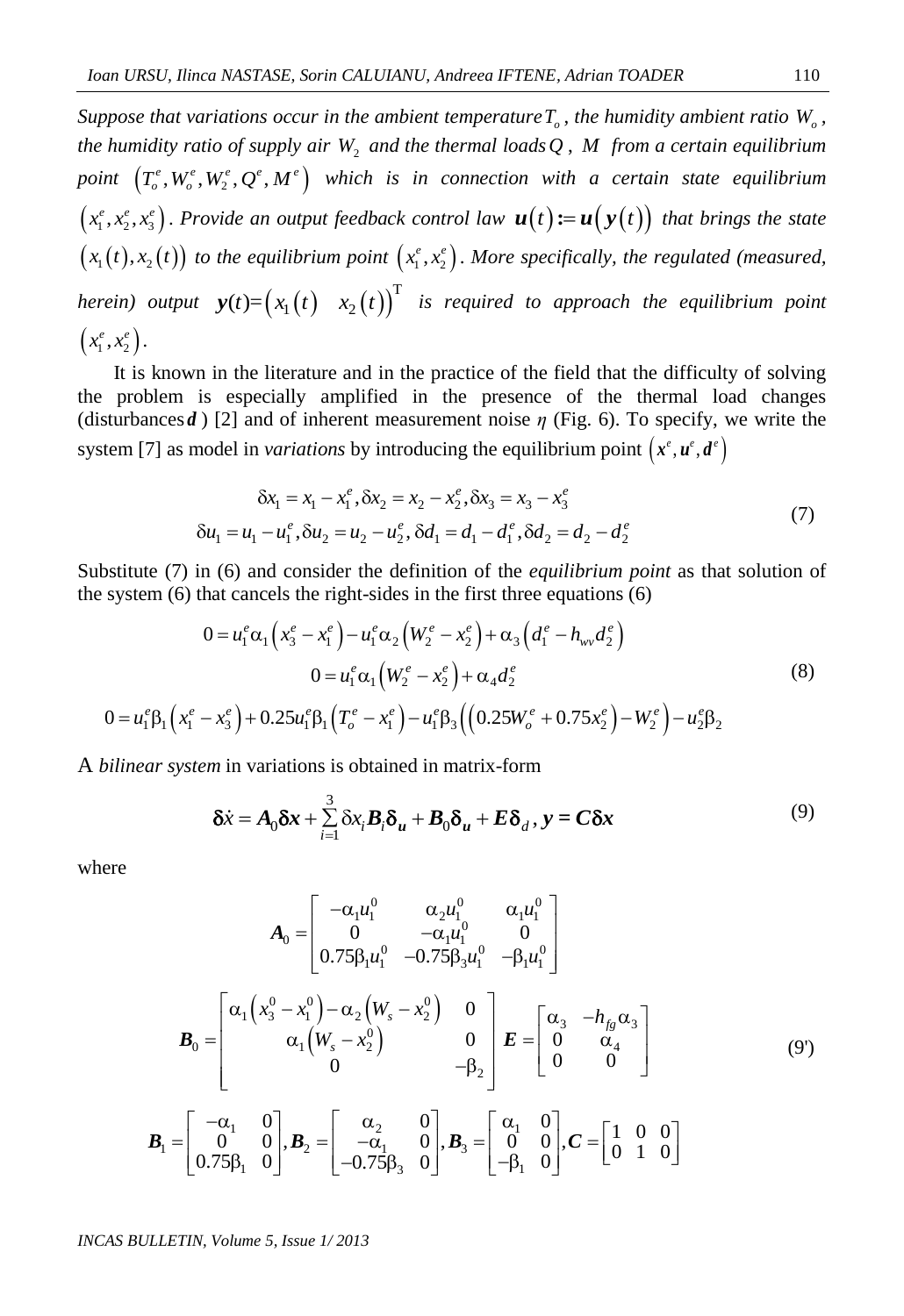A principle of *parsimony*, taken and used in systems identification [17], can be also invoked in mathematical modeling. This philosophical principle says that entities should not be multiplied needlessly; the simpler of two competing theories is to be preferred. The mathematical model of the system, as it was obtained in (6), proved to be a parsimonious one, that is neither too simple nor too complicated, so ultimately credible [2], [13], [14], [18]. Indeed, the model is bilinear, so positioned as mathematical complexity between linearity and nonlinearity. In terms of validation of an intelligent control strategy (based on fuzzy logic, neural, networks) the model is so representative. However, it should be added that an intelligent control strategy is largely free of mathematic model, as such its validation in process, *on-line*, depends on preliminary validation on model only to a small extent.

We said in Section 2 that we will use the numerical data provided in [2] as reference data for the proposed herein synthesis method. In order to transcribe the data from [2] in SI units were used information from sites [19] and [20]. These numerical values resulted as follows:

*the nominal operating conditions, including the thermal loads*:  $T_o^e = 29.44^\circ \text{C}$ ;  $W_o^e = 0.018$ ;  $W_2^e = 0.007$ ;  $d_1^e = 84960 \text{ W}$ ;  $d_2^e = 0.02092 \text{ kg/s}$ ;  $u_1^e = 8.023 \text{ m}^3/\text{s}$  ;  $u_2^e = 0.365 \text{ m}^3/\text{s}$ *constructive and functional HVAC system data base:*  $\rho = 1.19 \text{ kg/m}^3$ ;  $c_p = 1005 \text{ J/(kg}^{\circ}\text{C)}$ ;  $V_{he} = 1.719 \text{ m}^3$ ;  $V_3 = 1655.115 \text{ m}^3$ ;  $h_{wv} = 2431700 \text{ J/kg}$  at (see [19]);  $h_w = 53450 \text{ J/kg}$  at  $x_3^e = 12.77 \text{ °C}$  (see [19]). The analytical term  $-\rho \Delta h_w q_w / (\rho c_p V_{he})$  in the system (3) is a generalization of the corresponding analytical-numerical term  $-6000$ gpm $/(\rho c_p V_{he})$  in the original model given in [2], in which the coefficient 6000 is physically dimensional. Data of [2] were converted herein in SI units. Substituting these data in the system (8) and choosing  $\Delta h_w = 10000 \text{ J/kg}$ , herein in SI units. Substituting these data in the system (8) and choosing  $\Delta h_w = 10000 \text{ J/kg}$ ,<br>an equilibrium state  $x_1^e = 21.4855 \text{ °C}$ ,  $x_2^e = 0.0091725$ ,  $x_3^e = 12.631 \text{ °C}$  very close to that given in [2],  $x_1^e = 21.66$  °C (71 °F),  $x_2^e = 0.0092$ ,  $x_3^e = 12.77$  °C (55 °F), was obtained.

In developing the mathematical model (6), the actuator dynamics were neglected. The above discussion on the equilibrium points is not affected by this simplification. Therefore, the control signals can be implemented using a simple dynamic model of order one

$$
G(s) = z(s)/u(s) = k/(1+\tau s)
$$
\n(10)

#### **5. ARTIFICIAL INTELLIGENCE BASED CONTROL OF HVAC SYSTEM**

As already has been stated, the methods of the artificial intelligence in the solution of the control problems are based in principle only on the input-output data of the process. Therefore, herein *the mathematical models* (6) or (9) *will serve only as illustration of applying an artificial intelligence based control strategy. In the case of physical process, the mathematical model is naturally substituted by the physical system.*

In this paper we consider a neuro-fuzzy strategy [22], [23] for the HVAC system control. It has two components: a) a neuro-control and b) a fuzzy logic control supervising the neuro-control to counteract the saturation. To generate the two control signals − the volumetric flow rate of air and the flow rate of chilled/heated water −, an *elementary*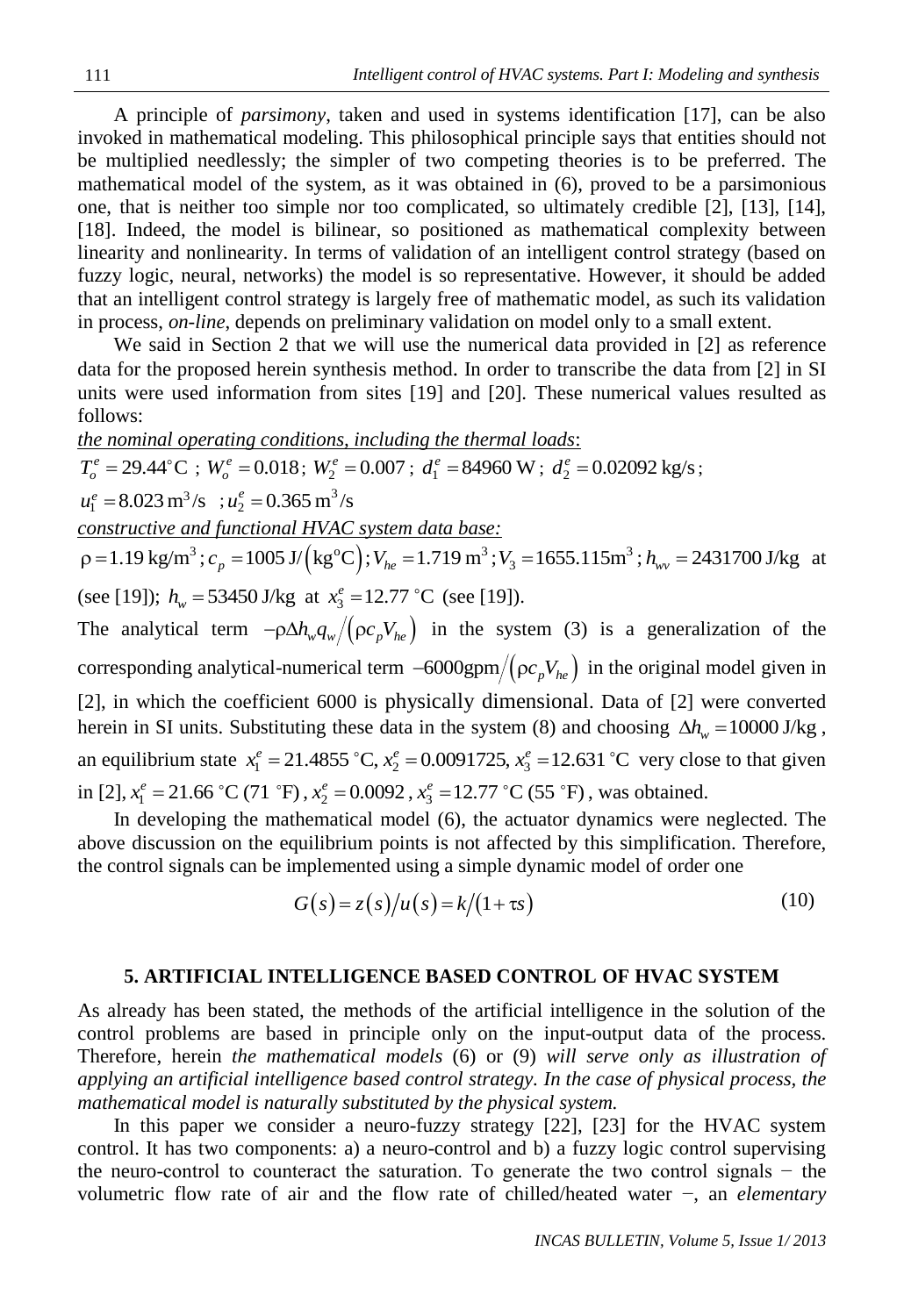*perceptron* scheme [24], [25] is considered sufficiently efficient (Fig. 7). The elementary perceptron is a unilayered neural network with a single neuron. For simplicity, we use a generic notation *u* for the two control signals  $u_1$  and  $u_2$ . In the figure,  $v = [v_1 v_2]^T$  is the weighting vector of the neural network, which is "trained" online by the *gradient descent learning method* to reduce the cost *J*



Fig. 7 − Perceptron type neuro-control

$$
J = \frac{1}{2n} \sum_{i=1}^{n} \left( q_i e_1^2 (i) + e_2^2 (i) + q_2 u_{nc}^2 (i) \right) := \frac{1}{2n} \sum_{i=1}^{n} J(i)
$$
(11)

 $q_1, q_2$  are weights on the cost and  $u := u_{nc}$  is the provided neuro-control signal

$$
u := u_{nc} = v_1 e_1 + v_2 e_2 \tag{12}
$$

From the system's view point, the input is  $u_{nc}$  and the output is  $e = (e_1, e_2)$ . From neurocontrol training viewpoint, the system performance is assessed by the *cost function*, a criterion supposing a trade-off between the first input  $e_1$  – the tracking error, the second input component  $e_2$  – the rate of change of tracking error, and the control  $u_{nc}$ . In fact, the procedure (12) generates two neuro-control signals based on the sets of errors

$$
e_{1t} := x_{1ref} - x_1, e_{2t} = \dot{e}_{1t}
$$
  
\n
$$
e_{1h} := x_{2ref} - x_2, e_{2h} = \dot{e}_{1h}
$$
\n(13)

where  $x_{1ref}$  and  $x_{2ref}$  are reference inputs (commands); in the case of the tracking systems, these are time variable signals. Consequently, the update is given by the expression  $\mathbf{v}(n+1) = \mathbf{v}(n) + \Delta \mathbf{v}(n)$ these are time variable signals. Consequently, the update is given by the expression onsequently, the upd<br>  $(n+1) = v(n) + \Delta v(n)$ 

$$
\mathbf{v}(n+1) = \mathbf{v}(n) + \Delta \mathbf{v}(n)
$$
  
\n
$$
\Delta \mathbf{v}(n) := -\text{diag}(\delta_1, \delta_2) \frac{\partial J}{\partial v(n)} = -\text{diag}(\delta_1, \delta_2) \sum_{i=n-N}^{n} \left( \frac{\partial J(i)}{\partial e(i)} \frac{\partial e(i)}{\partial u(i)} + \frac{\partial J(i)}{\partial u(i)} \frac{\partial u(i)}{\partial v(i)} \right)
$$
(14)

In the relation (14), the matrix diag( $\delta_1, \delta_2$ ) introduces the learning scale vector,  $\Delta v(n)$  is the weight vector update and *N* marks a back memory (of *N* time steps). The derivatives in (14) require only input-output information about the system.  $\partial e(i) / \partial u(i)$  is online approximated by the relationship

$$
\begin{aligned} \text{relationship} \\ \partial e(i) / \partial u(i) &\approx (e(i) - e(i-1)) / (u(i) - u(i-1)) \end{aligned} \tag{15}
$$

To counteract the risk of the neuro-control saturation and to achieve the enhancement of the learning system, a fuzzy supervised neuro-control (FSNC) was developed in [22], [23]. It should be emphasized that for fast systems, such as the hydraulic servomechanisms, with time constants in value of tenths of a second, the procedure has given good results. This time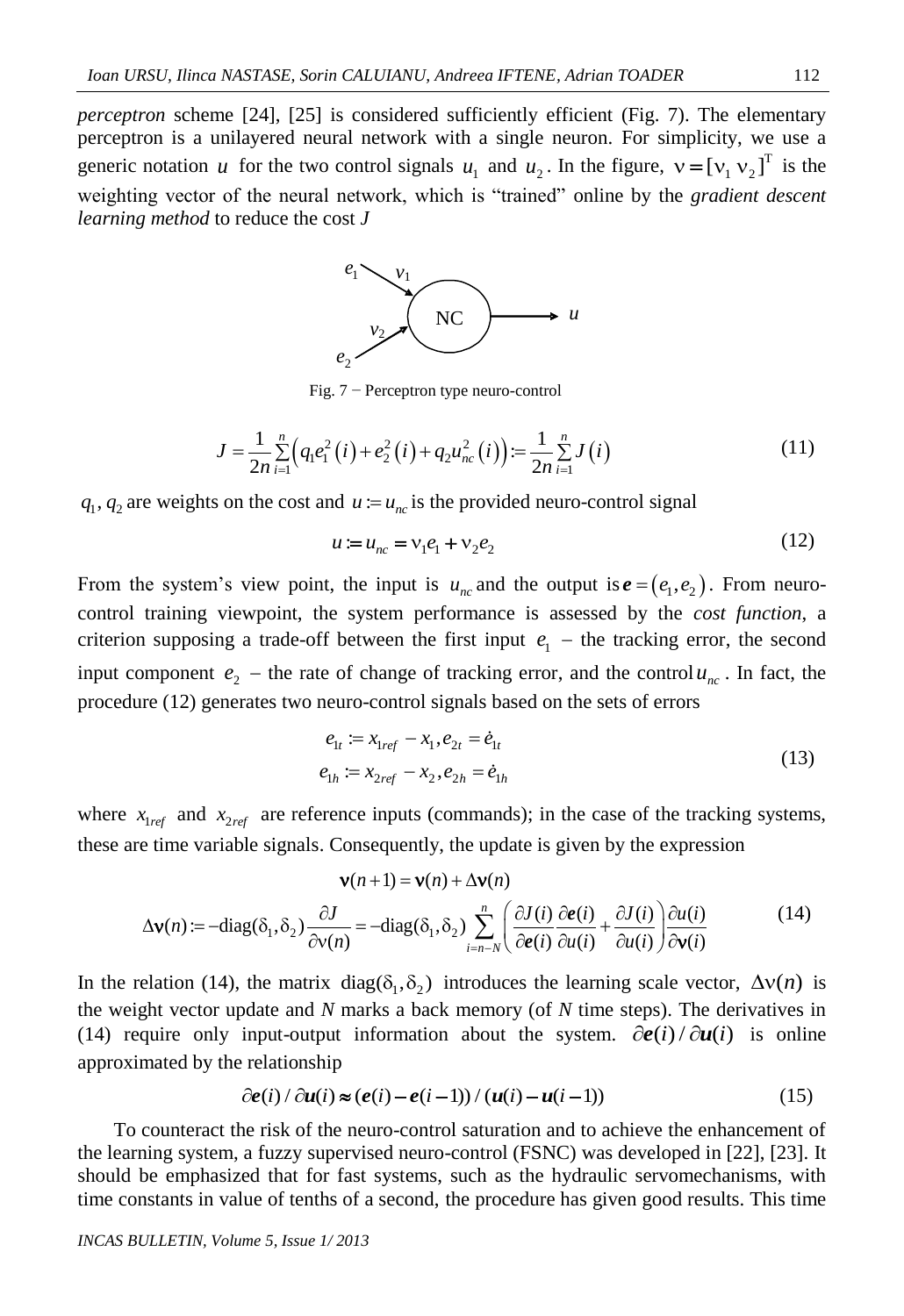we consider the application of the idea in the case of a slow system, such as the HVAC system. This means that the neuro-control switches to a Mamdani type fuzzy logic control whenever the just described neuro-control is saturated. In this way, the two components mutually complete a strategy with valences of optimality (neuro-control) and operational safety (fuzzy control). The mathematical foundations of the approximations with neural networks were laid in the paper of Cybenko [26]. Similarly, a new topic − fuzzy theory −, is born with the work of Zadeh [27]. The ideas of fuzzy set and fuzzy control are introduced with the aim to control the systems that are structurally difficult to model. Then, the fuzzy control has been extensively studied and applied, in the Mamdani linguistic variant, begining with the reference paper [28].



Fig. 8 –Membership functions for: a) scaled input variables  $y_1, y_2$  and b) scalled fuzzy control  $u_j$ 

The three well-known components of the fuzzy control − *fuzzyfier, fuzzy reasoning, and defuzzyfier* − will be succinctly described below. The *fuzzyfier* component converts the crisp input signals

$$
e_{1k}, e_{2k}, k = 1, 2, \dots \tag{16}
$$

into their relevant fuzzy variables (or, equivalently, membership functions, MFs) associated to the following set of linguistic terms: "zero" (ZE), "positive or negative small" (PS, NS), "positive or negative medium" (PM, NM), "positive or negative big" (PB, NB) (for the sake of simplicity, the most natural and unbiased membership functions are chosen, of triangular and singleton type, Fig. 8). All MFs are defined on the common interval  $[-1,1]$ . This means that previously have been defined some scale factors (SFs)  $k_{e_1}$ ,  $k_{e_2}$ ,  $k_{u_f}$  for all variables  $e_1, e_2, u_f$ , respectively. The selection of suitable values for thes SFs involves apriori knowledge about the process, but also can be done through *trial and error* to achieve the best possible control performance. In principle, there is no well-defined method for good setting of SF's for FLC's. Special attention should be paid to compute on-line the effective  $SF$  of the control,  $\alpha$  (see below). Thus the relationships between the SFs and the input and

output variables of the self-tuning FLC are as follows  
\n
$$
e_{1N} = k_{e_1} e_1, e_{2N} = k_{e_2} e_2, u_{fN} = (\alpha k_{u_f}) u
$$
\n(17)

The *fuzzy reasoning* is defined by a fixed set of control rules (or, rules base, RB), normally derived from experts' knowledge. For instance, in the tracking control, the construction of a rules base embodies the idea of a (direct) proportion between the error signal  $e_1$  and the required fuzzy control  $u_f$  [22], [23], [29]. In this case, of a regulator type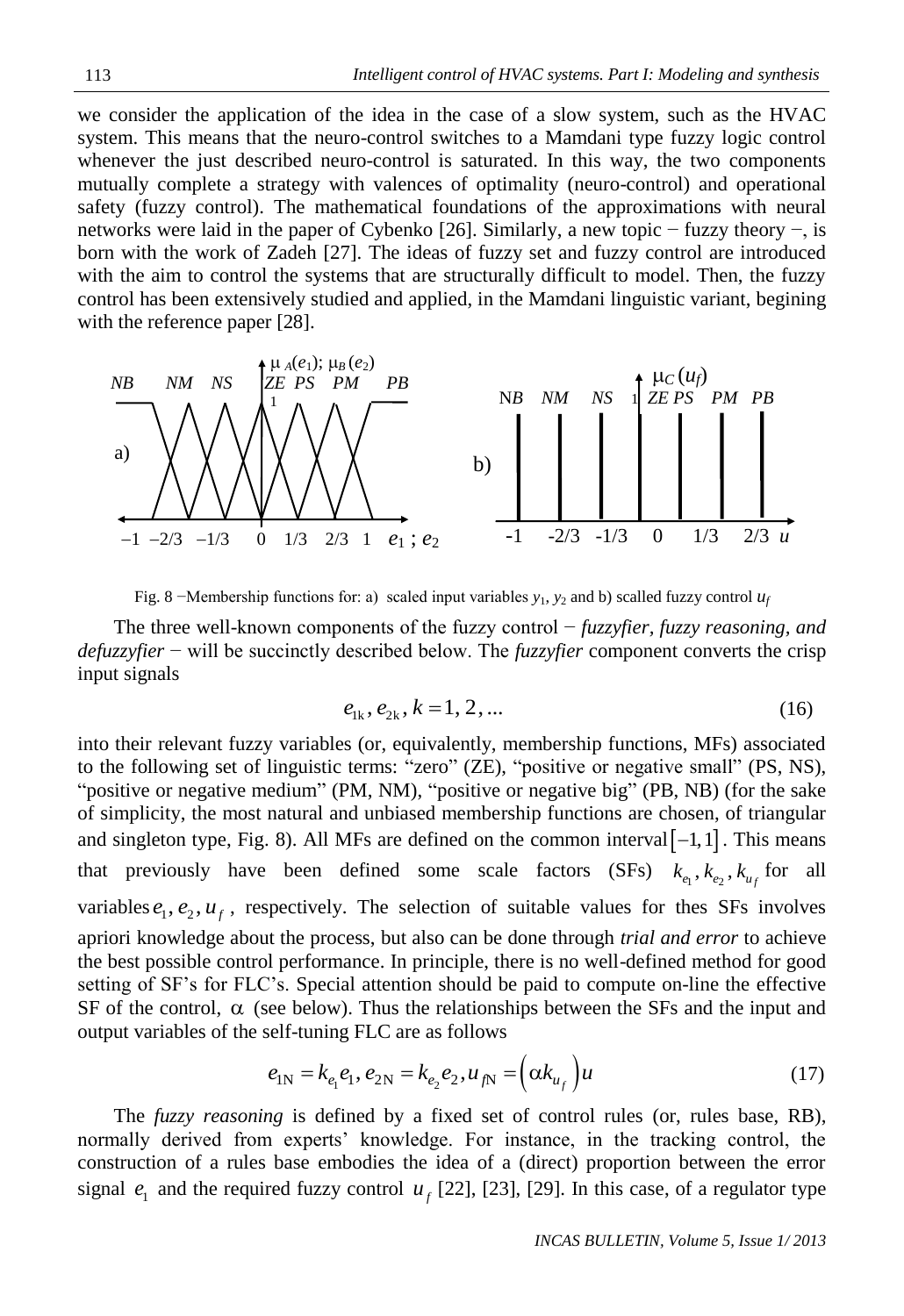controller, the approach in the construction of the rules base is different. We specify that there is a booming literature of the field, but especially we highlight the papers [30]-[32]. Observe that there is no consensus in the literature on the terminology used in describing various types of fuzzy controllers. A fuzzy logic controller (FLC) is called *adaptive* if any one of its tunable parameters (SFs, MFs, and rules base) changes when the controller is being used, otherwise it is a *nonadaptive* or *conventional* FLC. An adaptive FLC that tunes an already working controller by modifying either its MFs or SFs or both of them is called a *self-tuning* FLC. If a FLC is tuned by automatically changing its RB, then it is called a *selforganizing* FLC [33].

|         |           |           |           |           | e <sub>2</sub> |           |           |           |    |
|---------|-----------|-----------|-----------|-----------|----------------|-----------|-----------|-----------|----|
|         | $u_f$     | <b>NB</b> | <b>NM</b> | <b>NS</b> | ZE             | <b>PS</b> | <b>PM</b> | <b>PB</b> |    |
|         | <b>NB</b> | NB        | NB        | NB        | <b>NM</b>      | <b>NS</b> | <b>NS</b> | ZE        |    |
|         | <b>NM</b> | NB        | <b>NM</b> | <b>NM</b> | <b>NM</b>      | <b>NS</b> | ZΕ        | <b>PS</b> |    |
|         | <b>NS</b> | NB        | <b>NM</b> | <b>NS</b> | <b>NS</b>      | ZΕ        | <b>PS</b> | <b>PM</b> |    |
| $e_{1}$ | ZE        | NB        | NM        | <b>NS</b> | ZE             | <b>PS</b> | PM        | PB        |    |
|         | <b>PS</b> | NM        | <b>NS</b> | ZE        | <b>PS</b>      | <b>PS</b> | <b>PM</b> | PB        |    |
|         | <b>PM</b> | <b>NS</b> | ZΕ        | <b>PS</b> | <b>PM</b>      | <b>PM</b> | <b>PM</b> | PB        |    |
|         | PB        | ZΕ        | PS        | <b>PS</b> | <b>PM</b>      | PB        | PB        | PB        | a) |

|           |           |           |           | e <sub>2</sub> |           |           |           |
|-----------|-----------|-----------|-----------|----------------|-----------|-----------|-----------|
| α         | NB        | <b>NM</b> | <b>NS</b> | ZE             | <b>PS</b> | PM        | PB        |
| <b>NB</b> | VB        | VB        | VB        | B              | <b>SB</b> | S         | <b>ZE</b> |
| <b>NM</b> | VB        | VB        | B         | B              | <b>MB</b> | S         | <b>VS</b> |
| <b>NS</b> | VB        | <b>MB</b> | B         | VB             | VS        | S         | <b>VS</b> |
| ZE        | S         | <b>SB</b> | <b>MB</b> | <b>ZE</b>      | <b>MB</b> | SB        | S         |
| <b>PS</b> | <b>VS</b> | S         | VS        | VB             | В         | <b>MB</b> | VB        |
| <b>PM</b> | VS        | S         | МB        | B              | В         | VB        | VB        |
| PB        | ZE        | S         | <b>SB</b> | В              | VВ        | VB        | VB        |

Fig. 9 – a) Rules base for computation of  $u_f$ ; b) rules base for computation of updating factor  $\alpha$  [30]

A *conventional FLC of Proportional Derivative (PD)-type* will be first described. This totals a number of  $n = 7 \times 7$  IF..., THEN... rules, that is the number of the elements of the Cartesian product  $A \times B$ ,  $A = B$ :  $= \{NB; NM; NS; ZE; PS; PM; PB\}$ . These sets are associated with the sets of linguistic terms chosen to define the membership functions for the fuzzy variables  $e_1$  and, respectively,  $e_2$ . The structure of the *n* rules is shown in Fig. 9 a). Let *T* be the discrete sampling time. Consider the two scaled (normalized) input crisp variables  $e_{1Nk}$  and  $e_{2Nk}$ , at each time step  $t_k = kT$  ( $k = 1, 2,...$ ). Taking into account the two ordinates corresponding in the figure to each of the two crisp variables, a number of M  $\leq 2^2$ combinations of two ordinates must be investigated. Having in mind these combinations, a number of *M* if..., then... rules will operate in the form<br>if  $e_{1Nk}$  is  $A_i$  and  $e_{2Nk}$  is  $B_i$ , then  $u_{fNk}$  is  $C_i$ ,  $i = 1, 2, ..., M$ 

if 
$$
e_{1Nk}
$$
 is  $A_i$  and  $e_{2Nk}$  is  $B_i$ , then  $u_{Nk}$  is  $C_i$ ,  $i = 1, 2, \dots, M$  (18)

 $(A_i, B_i, C_i)$  are linguistic terms belonging to the sets *A*, *B*, *C*, and  $A = B = C$ , see Fig. 9a). Note that RB in Fig. 9a) characterizes the requirements involving a two-dimensional phase plane,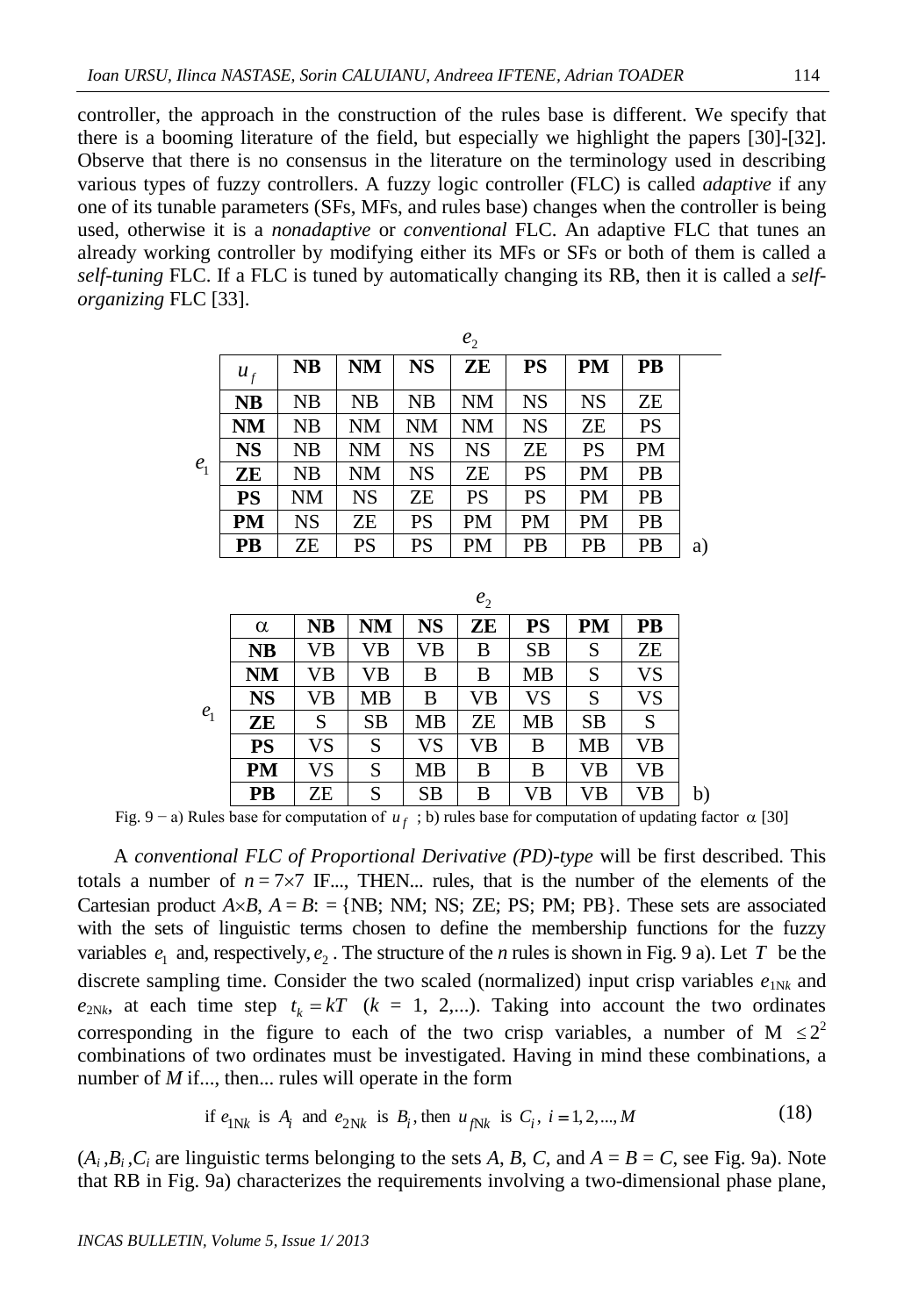so that the conventional FLC drives the system into the so-called *sliding mode* [34]. A *selftuning* FLC is obtained by online updating the control gain  $\alpha$ . This serves to counteract the controller overshoot and to improve the overall control performance. RB for  $\alpha$  depends on each process, and of each "rough" RB operating, in this case of the one given in Fig. 9a). RB shown in Fig. 9b) is used in [30], with applications which gave good results on theoretical mathematical models. The new associated linguistic terms are "very small" (VS), "small" (S), "small big" (SB), "medium big" (MB), "big" (B), "very big" (VB).

It is worthy to note that the authors of the paper [30] present in [31] a new application, this time on HVAC systems and another RB for control gain  $\alpha$  was obtained.

|         |           |            |            | e <sub>2</sub> |           |           |    |
|---------|-----------|------------|------------|----------------|-----------|-----------|----|
|         | $k_{p}$   | <b>NB</b>  | <b>NS</b>  | ZE             | <b>PS</b> | PB        |    |
|         | <b>NB</b> | <b>PVB</b> | <b>PVB</b> | <b>PVB</b>     | PB        | <b>PM</b> |    |
|         | <b>NS</b> | <b>PVB</b> | <b>PVB</b> | PB             | PB        | <b>PM</b> |    |
| $e_{1}$ | ZE        | PB         | PB         | <b>PM</b>      | <b>PS</b> | <b>PS</b> |    |
|         | <b>PS</b> | <b>PM</b>  | <b>PS</b>  | <b>PS</b>      | <b>PS</b> | <b>PS</b> |    |
|         | PB        | PS         | PS         | ZE             | ZE        | ZE        | a) |

|           |           |           | e <sub>2</sub> |           |           |    |
|-----------|-----------|-----------|----------------|-----------|-----------|----|
| $k_{D}$   | <b>NB</b> | <b>NS</b> | ZE             | <b>PS</b> | <b>PB</b> |    |
| <b>NB</b> | ZΕ        | ZΕ        | <b>PS</b>      | <b>PS</b> | PB        |    |
| <b>NS</b> | ZE        | <b>ZE</b> | <b>ZE</b>      | <b>ZE</b> | <b>PS</b> |    |
| ZE        | ZE        | ZE        | <b>ZE</b>      | <b>PS</b> | PB        |    |
| <b>PS</b> | <b>PS</b> | PS        | PS             | PB        | Ζ         |    |
| PB        | ZΕ        | <b>ZE</b> | ZΕ             | <b>PS</b> | PB        | b) |

|         |           |            |           | e <sub>2</sub> |           |           |               |
|---------|-----------|------------|-----------|----------------|-----------|-----------|---------------|
|         | $K_I$     | <b>NB</b>  | <b>NS</b> | ZE             | <b>PS</b> | PB        |               |
|         | <b>NB</b> | <b>PVB</b> | PB        | <b>PM</b>      | <b>PM</b> | <b>PM</b> |               |
|         | <b>NS</b> | <b>PVB</b> | PB        | PB             | <b>PM</b> | PS        |               |
| $e_{1}$ | ZE        | PM         | <b>PS</b> | ZE             | <b>ZE</b> | ZΕ        |               |
|         | <b>PS</b> | <b>PM</b>  | <b>PM</b> | <b>PS</b>      | <b>ZE</b> | ZΕ        |               |
|         | PB        | PS         | ZE        | ZΕ             | ZE        | ZE        | $\mathbf{c})$ |

Fig. 10 – Rules base for self-tuning a PID-type fuzzy adaptive control: a)  $k_P$ ; b)  $k_I$ ; c)  $k_D$ 

Other authors [32] consider as a starting point in the synthesis of a self-tuning FLC the well-known relationship which defines a Proportional-Integral-Derivative (PID) control

$$
u(k) = k_p e(k) + k_l \sum_{i=1}^{k} e(i) + k_p \left[ e(k) - e(k-1) \right]
$$
 (19)

The coefficients  $k_p$ ,  $k_l$ ,  $k_p$  are usually tuned according to certain criteria of classical synthesis [35], [36], [32]. RB shown in Fig. 10 is used in [32].

*e*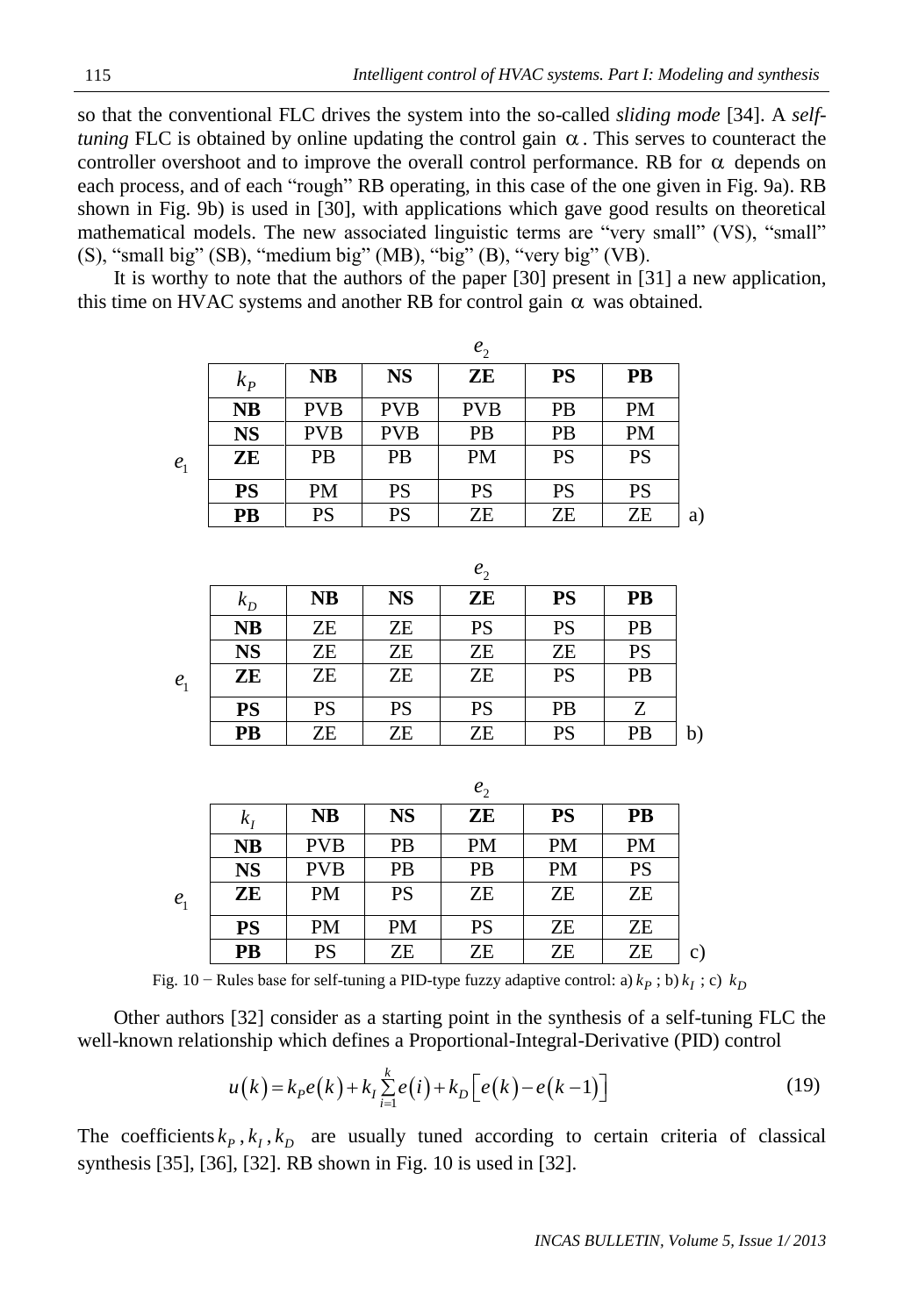

Fig. 11 − Sketch of the fuzzy supervised neural-control (FSNC)

The *defuzzyfier* concerns just the transforming of these if …, then rules into a mathematical formula giving the output control variable *u<sup>f</sup>* . In terms of fuzzy logic, each rule of the form (18) defines a fuzzy set  $A_i \times B_i \times C_i$  in the input-output Cartesian product space  $R^3$ , whose membership function can be defined in the manner<br> $\mu_{u_i} = \min[\mu_{A_i}(e_{1k}), \mu_{B_i}(e_{2k}), \mu_{C_i}(u)], i = 1, ..., M, (k = 1, 2, ...)$ 

$$
\mu_{\mathcal{U}_i} = \min[\mu_{A_i}(e_{1k}), \mu_{B_i}(e_{2k}), \mu_{C_i}(u)], i = 1, \dots, M, (k = 1, 2, \dots)
$$
\n(20)

For simplicity, the singleton-type membership function  $\mu_C(u)$  of control variable has been preferred; in this case,  $\mu_{C_i}(u)$  will be replaced by  $u_i^0$ , the singleton abscissa. Therefore, using 1) the singleton fuzzyfier for  $u_f$ , 2) the center-average type defuzzyfier, and 3) the min inference, the *M* if..., then... rules can be transformed, at each time step  $k\tau$ , into a formula giving the crisp control  $u_f$  [37], [38]

$$
u_f = \sum_{i=1}^{M} \mu_{u_i} u_i^0 / \sum_{i=1}^{M} \mu_{u_i}
$$
 (21)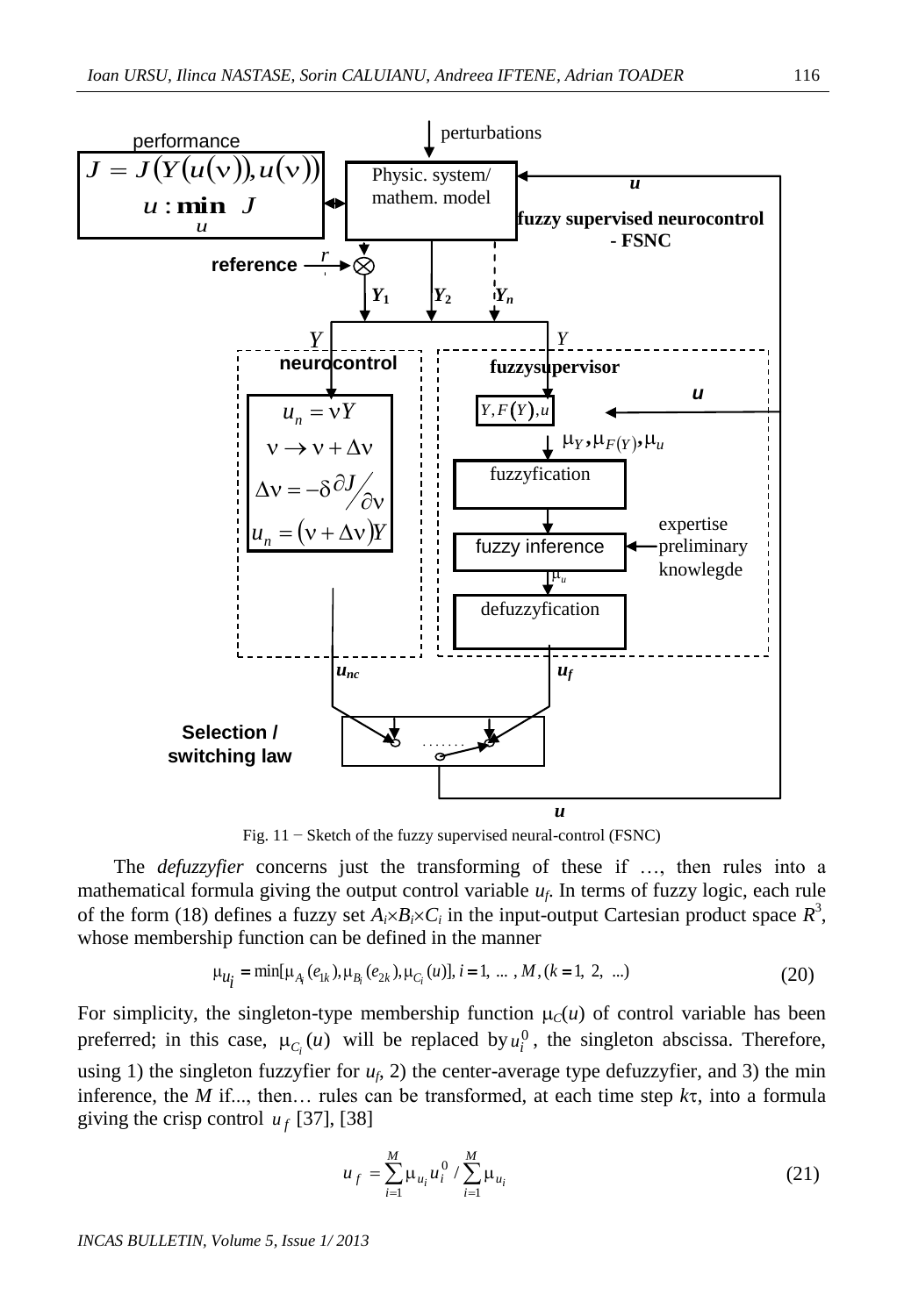The FSNC operates as fuzzy logic control  $u_f$  in the case when neuro-control  $u_n$  saturated. In the case of fuzzy control operating, the fuzzy neuro-control  $u_n$  is concomitantly updated in the context of the real acting fuzzy control  $u_f$ . To obtain the rigor and accuracy of regulated process tracking, fuzzy logic control switches on neuro-control whenever readjusted neuro-control  $u_n$  is not saturated. At time  $t_s$ , when the switching from fuzzy logic control to neuro-control occurs, the readjusted weighting vector  $v_r$  will be derived by considering a scale factor  $u_f/u_n$  [38]

or 
$$
u_f/u_n
$$
 [38]  
\n
$$
v_{1r} = (u_f - v_2 y_2) u_f/(u_{nc} y_1), v_{2r} = v_2 u_f/u_{nc}
$$

The aforementioned FSNC was brought to the proof in various numerical simulations reported in [22], [23], [25], [38], and also in laboratory tests [29], [39]. A sketch of the FSNC is shown in Fig. 11.

### **5. CONCLUDING REMARKS**

The mathematical model described in Section 3 is one of the most commonly HVAC models referenced in literature. Therefore, it will be used, in a second part to this paper, as a benchmark for the numerical simulation study of a special control strategy called FSNC (Fyzzy Supervised Neuro-Control). It must be said that, although independent of a mathematical model of the controlled system, the intelligent control requires a careful evaluation by numerical simulations, especially with regard to the adoption of the component "rules base". We mention also that the results of this study will serve as a starting point in the development of the project [4].

**Acknowledgements**. The authors gratefully acknowledge the financial support of the GRANT UEFISCDI-CNCS ROMANIA No. PN-II-PT-PCCA-2011-3.2-1212*.* 

#### **REFERENCES**

- [1] M. S. Imbabi, Computer validation of scale model tests for building energy simulation, *Int. J. Energy Res.,*  vol. **14**, pp. 727–736, 1990.
- [2] B. Argüello-Serrano, M. Velez-Reyes, Nonlinear control of a heating, ventilating and air conditioning systems with thermal load estimation, *IEEE Transaction on Control Systems Technology*, vol. **7**, no. 1, pp. 56-63, 1999.
- [3] F. Scotton, *Modeling and Identification for HVAC Systems*, Thesis, Royal Institute of Technology KTH, Stockholm, Sweden, 2012.
- [4] \*\*\* Advanced strategies for high performance indoor Environmental QUAliTy in Operating Rooms EQUATOR, UEFISCDI-CNCS Project No. PN-II-PT-PCCA-2011-3.2-1212.
- [5] E. E. Khalil, Air-conditioning systems' developments in hospitals: comfort, air quality, and energy utilization, *http://www.inive.org/members\_area/medias/pdf/Inive%5Cclimamed%5C85.pdf*
- [6] T. Karimipanah, H. B. Awbi, Theoretical and experimental investigation of impinging jet ventilation and comparison with wall displacement ventilation, *Building and Environment*, vol. **37**, pp. 1329-1342, 2002.
- [7] Y. Cho, H. B. Awbi, T. Karimipanah, A comparison between four different ventilation systems, presented at *the International Conference Roomvent*, Copenhagen, September 2002.
- [8] A. Meslem, I. Nastase, F. Bode, C. Beghein, Optimization of lobed perforated panel diffuser: Numerical study of orifices arrangement, *Int. Journal of Ventilation*, vol. **11**, no. 3, pp. 255-270, 2012.
- [9] \*\*\* Fundamentals of HVAC Controls, *http://www.cs.berkeley.edu/~culler/cs294-f09/m197content.pdf*
- [10] A. Dounis, C. Caraiscos, Advanced control systems engineering for energy and comfort management in a building environment – A review, *Renew. Sust. Energ. Rev*., vol. **13**, pp. 1246-1261, 2009.
- [11] K. J. Astrom, T. Hagglund, *PID controllers: Theory, design, and tuning*, 2nd edition, Instrument Society of America. Research Triangle Park, NC, 1995.